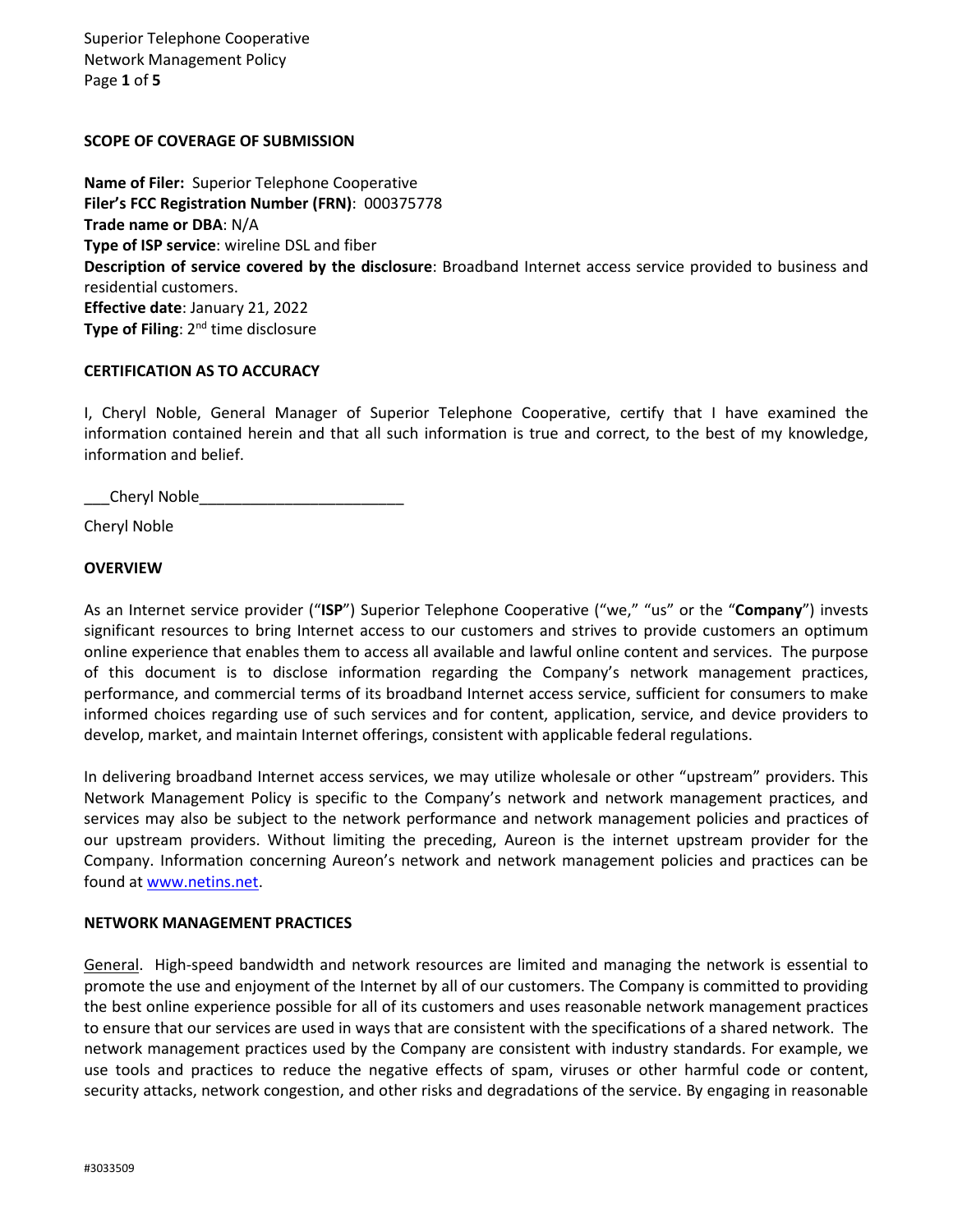and responsible network management, the Company can deliver the best possible broadband Internet experience to all of its customers.

The primary features of the Company's network management practices are:

- **We do not block, throttle, or inhibit any lawful content, specific applications or classes of applications.**
- **We do not restrict the types of devices that can be connected to our network.**
- **We do not engage in paid prioritization or affiliated prioritization.**

Congestion Management. The Company proactively monitors its network on a continual basis to determine if an area of congestion could occur, and if areas of possible congestion are identified, may make network improvements or prior to any congestion occurring. These network improvements may include: the addition of network hardware or network segregation to accommodate additional traffic. If a period of congestion occurs, customers may experience things like: longer times to download or upload files, surfing the Web may seem somewhat slower, or playing games online may seem somewhat sluggish. The Company does not manage congestion based on the online activities, protocols or applications an individual customer uses; it only focuses on the areas with the heaviest usage and works to alleviate any congestion prior to any customer impact. The purpose is to eliminate periods of congestion as quickly as possible.

Application or Content Specific Behavior. The Company does not discriminate against particular types of lawful online content. The Company provides its customers with full access to all the lawful content, services, and applications that the Internet has to offer. However, we are committed to protecting customers from spam, phishing, and other unwanted or harmful online content and activities. In that connection, we use industry standard tools and generally accepted practices and policies to help ensure that our customers are protected from unwanted or harmful content and activities. The Company's use of these tools, techniques and policies help to identify and restrict certain harmful and unwanted online content, such as spam or phishing web sites. In other cases, these tools, techniques and policies may permit customers to identify certain content that is not clearly harmful or unwanted, such as bulk email or Web sites with questionable security ratings and enable those customers to inspect the content further if they want to do so.

Device Attachments. The Company allows for customer owned equipment to be used on the network, so long as such devices do not interfere with the Company's network or our ability to provide the services. In any, case customer-owned devices are not supported or managed by the Company.

Security. The Company (directly or via upstream providers) employs certain practices to help prevent unwanted communications such as spam as well as protect the security of our customers and network. These practices may include: limiting the number of login, SMTP, DNS, and DHCP transactions per minute (at levels far above "normal" rates) that customers can send to servers in order to protect them against Denial of Service (DoS) attacks and blocking ports that commonly used to send spam, launch malicious attacks, or steal a customer's information, (for example, SQL exploits and Microsoft communication protocol ports). We do not make detailed disclosures concerning these practices in order to better maintain the effectiveness of these defensive measures, which ensure that these critical services are available for all of our customers. In addition, The Company conducts several security initiatives, and offers security tools for our customers, such as DoS monitoring and virus scanning software.

#### **SERVICE PERFORMANCE**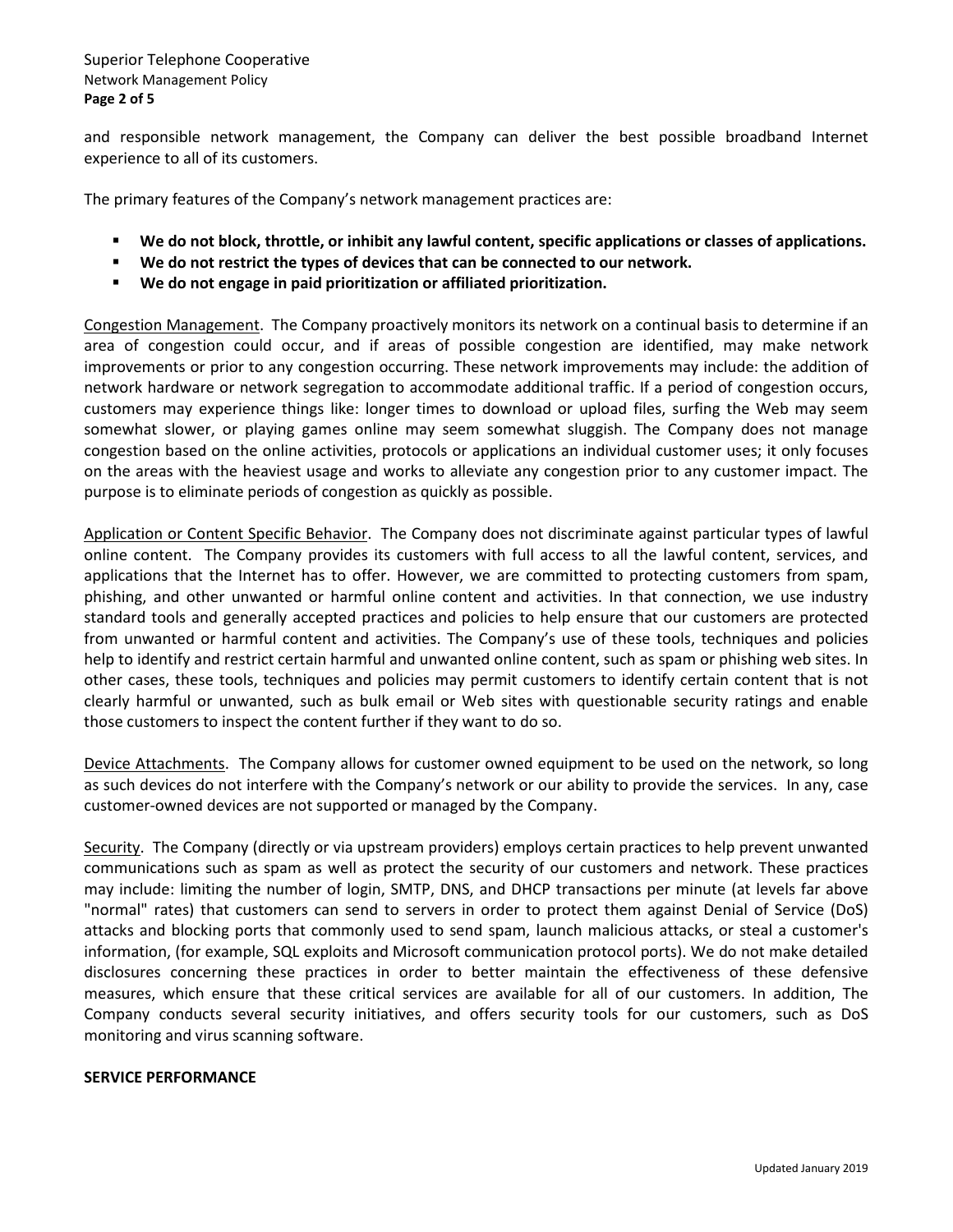Service Technologies. The Company provides broadband Internet access utilizing fiber, coaxial, copper and wireless service technologies. Speed and other performance characteristics may vary based on service technology, and not all service technologies are available in all locations.

Advertised Speeds. The Company provides residential and business customers with a variety of high speed Internet service packages, including the service packages and performance tiers identified in "Commercial Terms" below. The Company advertises its speeds as "up to" a specific level based on the tier of service to which a customer subscribes, and engineers its network to ensure that its customers can enjoy the speeds to which they subscribe. However, the Company does not guarantee that a customer will actually achieve those speeds at all times. In the absence of purchasing an expensive, dedicated Internet connection, no ISP can guarantee a particular speed at all times to a customer.

Actual Speeds and Latency. The "actual" speed that a customer will experience while using the Internet depends upon a variety of conditions, many of which are beyond the control of any ISP. These conditions include:

- Performance of a customer's computer or device, including its age, processing capability, its operating system, the number of applications running simultaneously, and the presence of any adware and viruses. You should make sure you are running the most up-to-date operating system your computer or other Internet connected device can handle (with all available patches installed) to maximize your connection speeds.
- Type of connection between a customer's computer and modem. If there is a wireless router between your modem and your Internet connected device, the connection speed you experience can often be slower than direct connections into a router or modem and depends on the model and configuration of the router that you use. Certain routers are able to pass data to your Internet connected device more quickly than others. Wireless connections also may be subject to greater fluctuations, interference and congestion. Wireless modem connections used with higher speed tiers may be particularly impacted, as many wireless connections do not perform at the speeds delivered by these tiers.
- The distance packets travel (round trip time of packets) between a customer's computer and its final destination on the Internet, including the number and quality of the networks of various operators in the transmission path. The Internet is a "network of networks." A customer's connection may traverse the networks of multiple providers before reaching its destination, and the limitations of those networks will most likely affect the overall speed of that Internet connection.
- Congestion or high usage levels at the website or destination. If a large number of visitors are accessing a site or particular destination at the same time, your connection will be affected if the site or destination does not have sufficient capacity to serve all of the visitors efficiently.
- Gating of speeds or access by the website or destination. In order to control traffic or performance, many websites limit the speeds at which a visitor can download from their site. Those limitations will carry through to a customer's connection.
- The performance of modems or other equipment installed at your premises. Modem performance may degrade over time, and certain modems are not capable of handling higher speeds. Our highest speed services may be particularly impacted by computer and communications limitations. We encourage you to promptly contact customer service if you have any concerns about your modem performance or speed capabilities.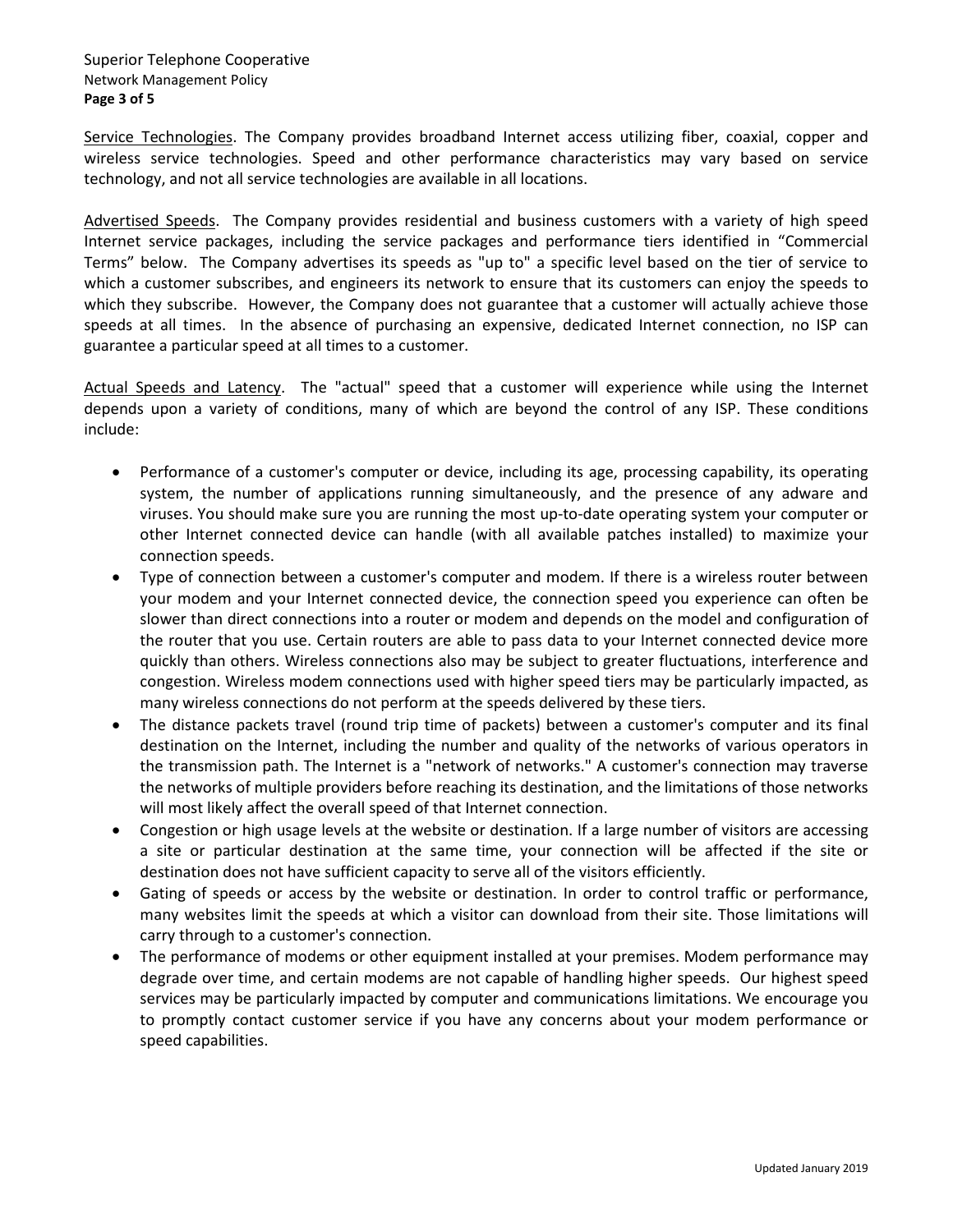### Superior Telephone Cooperative Network Management Policy **Page 4 of 5**

Real Time Applications. The Company offers a variety of service packages, with different speeds. For each of these packages, the Company utilizes service technologies with latency characteristics suitable for real-time applications such as voice communication or video streaming services.

Customer Speed Test. The Company offers its customers to the ability to test the speeds that they are receiving on the Company's network from the customer's computer to a test site on the Company's network. Simply go to the speed test site for your service location to test your connection at: www.speedtest.net. Please note that this and other commercially available speed tests are dependent on several of the factors outlined above, especially the customer's own Wi-Fi network. Therefore, these tests do not necessarily reflect the performance of the Company's network alone.

# **COMMERCIAL TERMS**

Service Packages. The Company offers a variety of service packages, which include pricing for Internet services that vary depending upon the plan and whether the services are bundled with one or more of our other service offerings. Please see below for monthly pricing information for our currently available service packages:

|                                    | Download | Upload  | Price         |
|------------------------------------|----------|---------|---------------|
| Tier 1 (grandfathered)             | 4 mbps   | 1 mbps  | \$20          |
| Tier 2 (grandfathered)             | 6 mbps   | 2 mbps  | \$40          |
| Tier 3 DSL                         | 12 mbps  | 3 mbps  | \$50          |
| Tier 4                             | 25 mbps  | 5 mbps  | \$60          |
| Tier 5                             | 50 mbps  | 5 mbps  | \$70          |
| Tier 6                             | 100 mbps | 10 mbps | \$100         |
| Internet Install<br>Internet Modem |          |         | \$30<br>\$100 |

Except as disclosed above, the Company does not limit the amount of usage (by imposing specific data caps) or impose usage-based fees. Except as disclosed above, the Company also does not impose fees for early termination.

Impact of Non-Broadband Internet Access Services. The Company does not currently offer other data services that affect the last-mile capacity or performance of our broadband Internet access services.

Privacy and Other Policies. In addition to this Network Management Policy, the Company's broadband Internet access services are subject to our Privacy Policy, Acceptable Use Policy and Terms of Service, the most recent versions of which are available at our business office, 705 2nd Avenue, Superior, Iowa.

Redress Options. If you have questions, concerns or inquiries regarding this Network Management Policy or customer redress options, please contact us via phone at: (712) 858-4591 or email at cnoble@netins.net